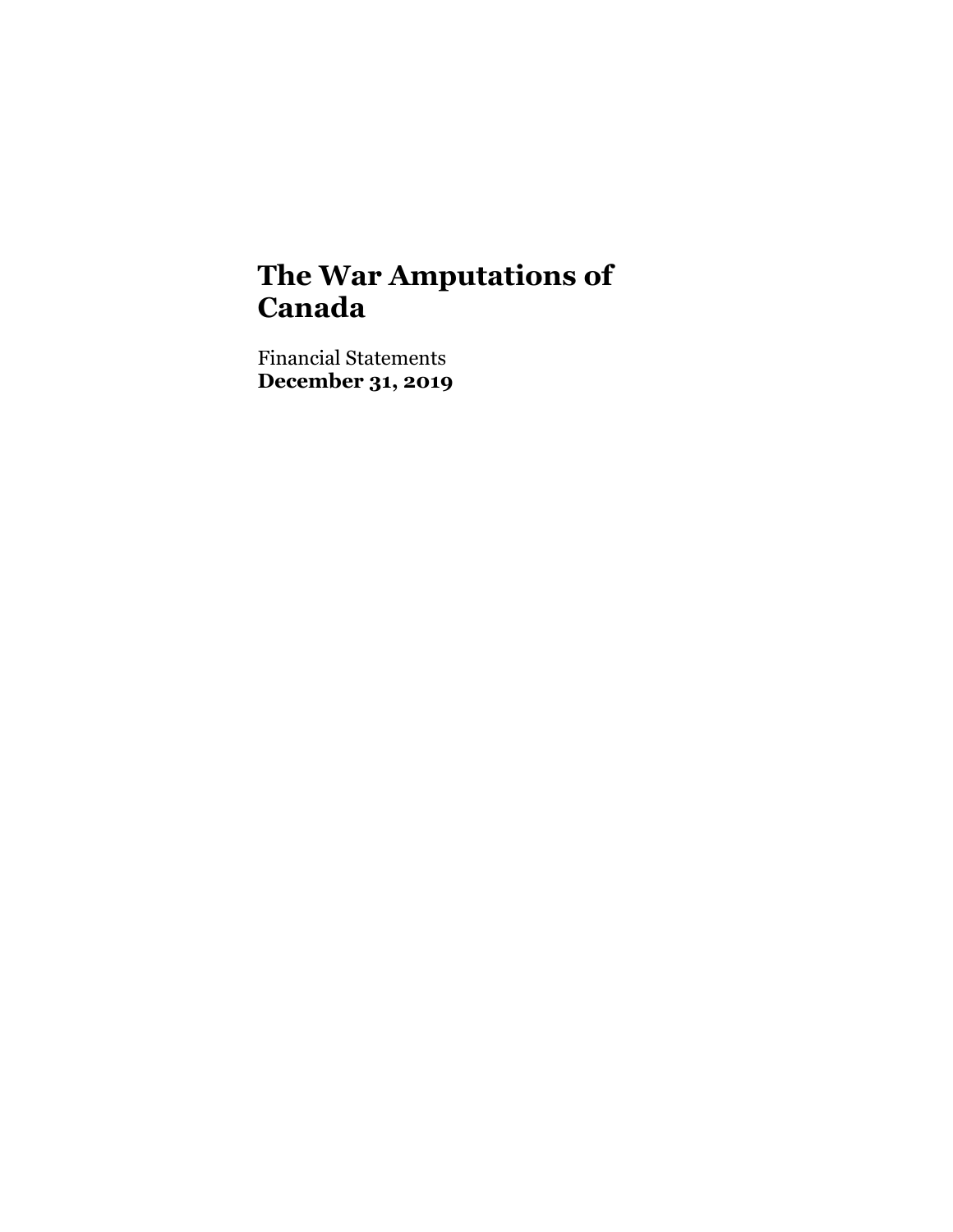

# *Independent auditor's report*

To the Members of The War Amputations of Canada

### *Our qualified opinion*

In our opinion, except for the possible effects of the matter described in the *Basis for qualified opinion* section of our report, the accompanying financial statements present fairly, in all material respects, the financial position of The War Amputations of Canada (the Association) as at December 31, 2019 and the results of its operations and its cash flows for the year then ended in accordance with Canadian accounting standards for not-for-profit organizations.

### **What we have audited**

The Association's financial statements comprise:

- the statement of net assets as at December 31, 2019;
- the statement of changes in net assets for the year then ended;
- the statement of revenue and expense for the year then ended;
- the statement of cash flows for the year then ended; and
- the notes to the financial statements, which include a summary of significant accounting policies.

## *Basis for qualified opinion*

In common with many not-for-profit organizations, the Association derives revenues from cash donations, the completeness of which is not susceptible to satisfactory audit verification. Accordingly, verification of these revenues was limited to the amounts recorded in the records of the Association. Therefore, we were not able to determine whether any adjustments might be necessary to revenues, net revenue for the year and cash flows from operating activities for the years ended December 31, 2019 and 2018, current assets as at December 31, 2019 and 2018 and net assets as at the beginning and the end of the years ended December 31, 2019 and 2018. Our audit opinion on the financial statements for the year ended December 31, 2018 was modified accordingly because of the possible effects of this limitation in scope.

We conducted our audit in accordance with Canadian generally accepted auditing standards. Our responsibilities under those standards are further described in the *Auditor's responsibilities for the audit of the financial statements* section of our report.

We believe that the audit evidence we have obtained is sufficient and appropriate to provide a basis for our qualified opinion.

*PricewaterhouseCoopers LLP 99 Bank Street, Suite 710, Ottawa, Ontario, Canada K1P 1E4 T: +1 613 237 3702, F: +1 613 237 3963*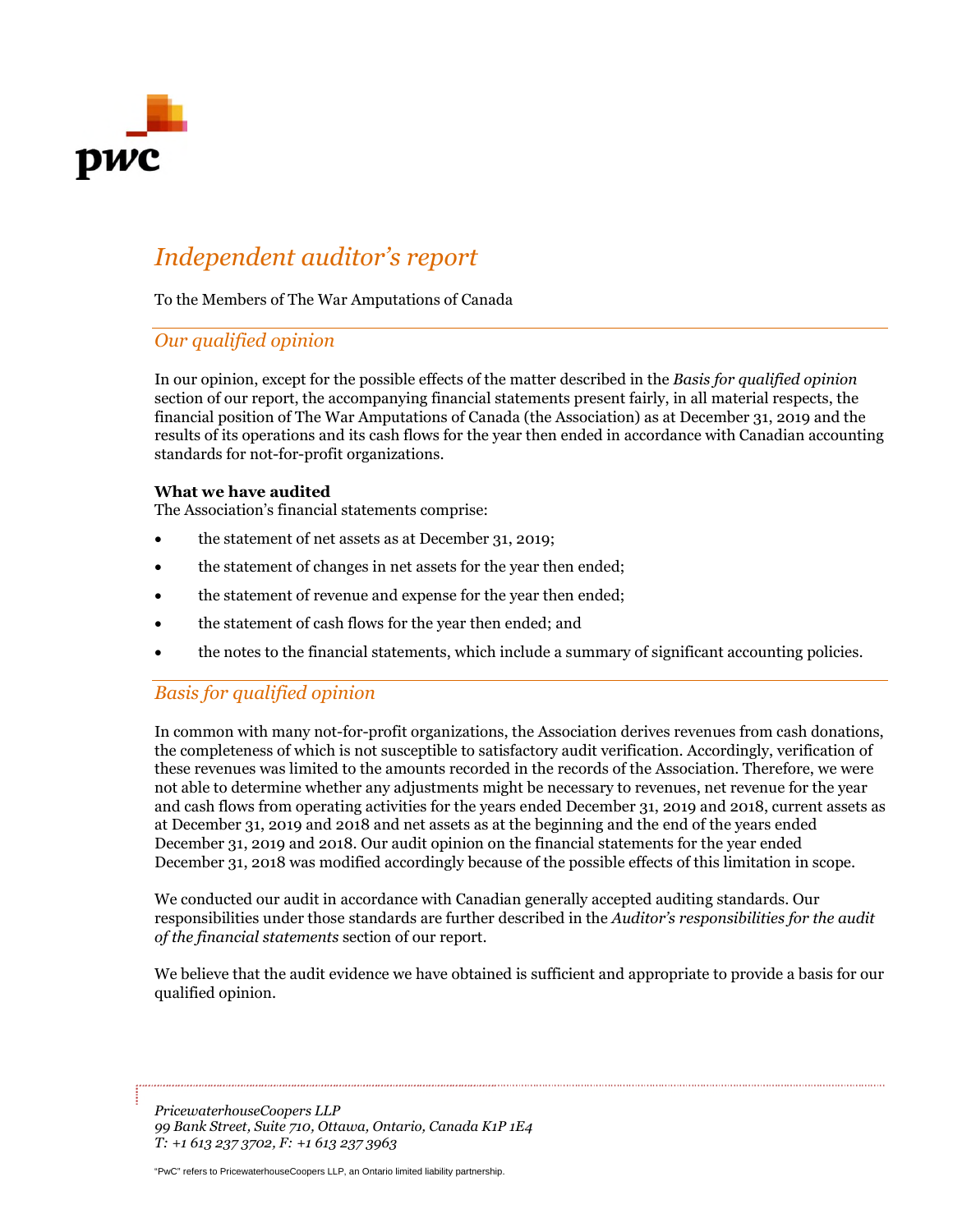

### **Independence**

We are independent of the Association in accordance with the ethical requirements that are relevant to our audit of the financial statements in Canada. We have fulfilled our other ethical responsibilities in accordance with these requirements.

## *Responsibilities of management and those charged with governance for the financial statements*

Management is responsible for the preparation and fair presentation of the financial statements in accordance with Canadian accounting standards for not-for-profit organizations, and for such internal control as management determines is necessary to enable the preparation of financial statements that are free from material misstatement, whether due to fraud or error.

In preparing the financial statements, management is responsible for assessing the Association's ability to continue as a going concern, disclosing, as applicable, matters related to going concern and using the going concern basis of accounting unless management either intends to liquidate the Association or to cease operations, or has no realistic alternative but to do so.

Those charged with governance are responsible for overseeing the Association's financial reporting process.

## *Auditor's responsibilities for the audit of the financial statements*

Our objectives are to obtain reasonable assurance about whether the financial statements as a whole are free from material misstatement, whether due to fraud or error, and to issue an auditor's report that includes our opinion. Reasonable assurance is a high level of assurance, but is not a guarantee that an audit conducted in accordance with Canadian generally accepted auditing standards will always detect a material misstatement when it exists. Misstatements can arise from fraud or error and are considered material if, individually or in the aggregate, they could reasonably be expected to influence the economic decisions of users taken on the basis of these financial statements.

As part of an audit in accordance with Canadian generally accepted auditing standards, we exercise professional judgment and maintain professional scepticism throughout the audit. We also:

- Identify and assess the risks of material misstatement of the financial statements, whether due to fraud or error, design and perform audit procedures responsive to those risks, and obtain audit evidence that is sufficient and appropriate to provide a basis for our opinion. The risk of not detecting a material misstatement resulting from fraud is higher than for one resulting from error, as fraud may involve collusion, forgery, intentional omissions, misrepresentations, or the override of internal control.
- Obtain an understanding of internal control relevant to the audit in order to design audit procedures that are appropriate in the circumstances, but not for the purpose of expressing an opinion on the effectiveness of the Association's internal control.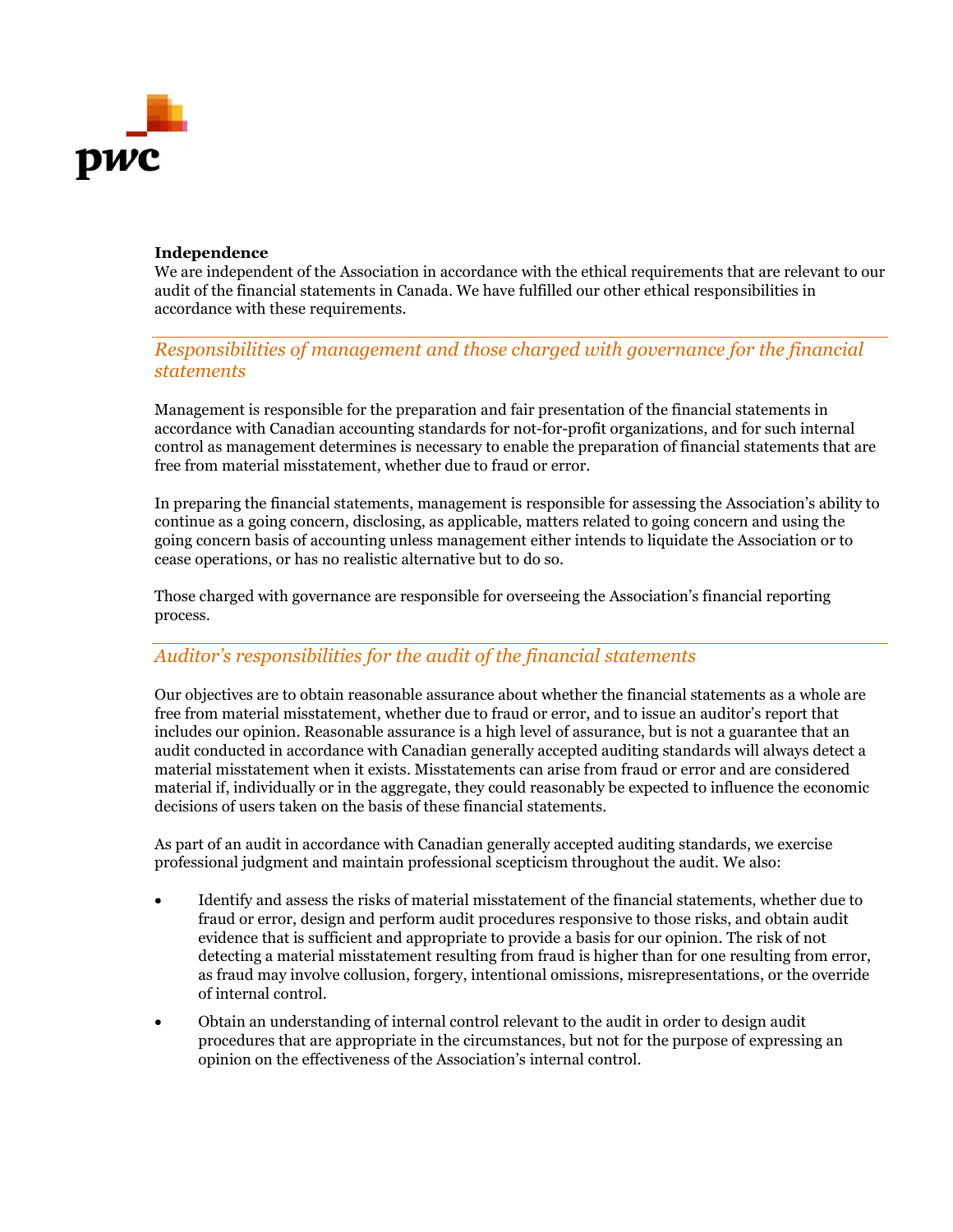

- Evaluate the appropriateness of accounting policies used and the reasonableness of accounting estimates and related disclosures made by management.
- Conclude on the appropriateness of management's use of the going concern basis of accounting and, based on the audit evidence obtained, whether a material uncertainty exists related to events or conditions that may cast significant doubt on the Association's ability to continue as a going concern. If we conclude that a material uncertainty exists, we are required to draw attention in our auditor's report to the related disclosures in the financial statements or, if such disclosures are inadequate, to modify our opinion. Our conclusions are based on the audit evidence obtained up to the date of our auditor's report. However, future events or conditions may cause the Association to cease to continue as a going concern.
- Evaluate the overall presentation, structure and content of the financial statements, including the disclosures, and whether the financial statements represent the underlying transactions and events in a manner that achieves fair presentation.

We communicate with those charged with governance regarding, among other matters, the planned scope and timing of the audit and significant audit findings, including any significant deficiencies in internal control that we identify during our audit.

Pricewaterhouse Coopers LLP

Chartered Professional Accountants, Licensed Public Accountants

Ottawa, Ontario July 14, 2020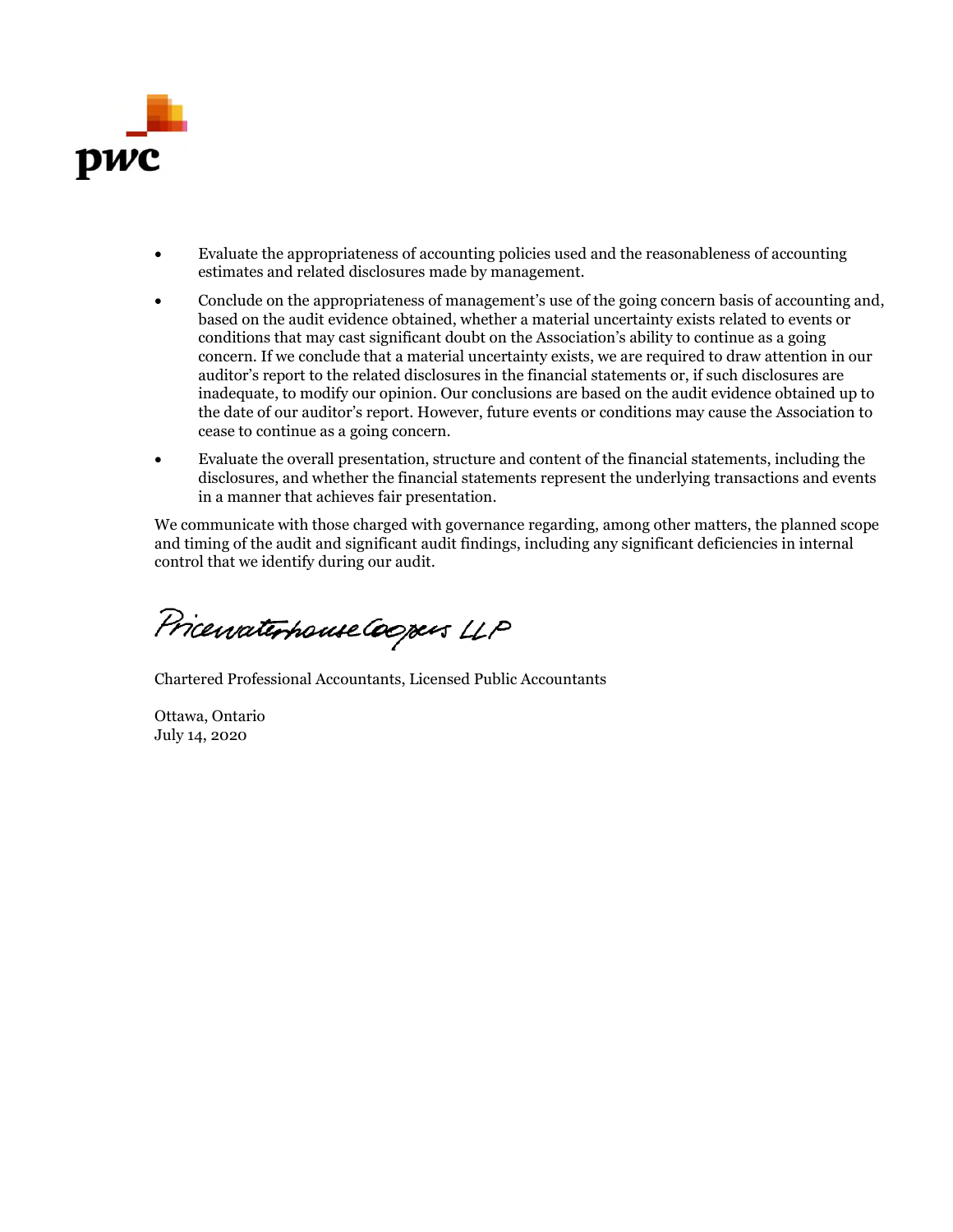Statement of Net Assets **As at December 31, 2019**

|                                                                                                                                                    | 2019                                                       | 2018                                                     |
|----------------------------------------------------------------------------------------------------------------------------------------------------|------------------------------------------------------------|----------------------------------------------------------|
| <b>Assets</b>                                                                                                                                      |                                                            |                                                          |
| <b>Current assets</b><br>Cash (note 3)<br>Short-term investments (note 4)<br>Accounts receivable<br>Key Tag supplies - at cost<br>Prepaid expenses | 22,584,687<br>3,346,637<br>1,210,872<br>346,399<br>418,059 | 17,469,515<br>1,803,394<br>801,619<br>388,115<br>227,831 |
|                                                                                                                                                    | 27,906,654                                                 | 20,690,474                                               |
| Capital assets (note 5)<br>Long-term investments (note 4)<br>Assets held for pension liability (note 7)<br>Other assets (note 8)                   | 7,993,671<br>14,349,363<br>6,510,079<br>201,890            | 6,666,131<br>14,736,541<br>6,346,893<br>222,552          |
|                                                                                                                                                    | 56,961,657                                                 | 48,662,591                                               |
| <b>Liabilities</b>                                                                                                                                 |                                                            |                                                          |
| <b>Current liabilities</b><br>Accounts payable and accrued liabilities (note 9)<br>Pension liability (note 6)                                      | 3,488,083<br>4,377,785                                     | 4,273,986<br>8,114,400                                   |
|                                                                                                                                                    | 7,865,868                                                  | 12,388,386                                               |
| <b>Net Assets</b>                                                                                                                                  |                                                            |                                                          |
| Unrestricted<br>Invested in capital assets<br>Internally restricted (note 10)<br>Externally restricted for endowment purposes (note 3)             | 8,883,708<br>7,993,671<br>32,060,000<br>158,410            | 1,394,664<br>6,666,131<br>28,060,000<br>153,410          |
|                                                                                                                                                    | 49,095,789                                                 | 36,274,205                                               |
|                                                                                                                                                    | 56,961,657                                                 | 48,662,591                                               |

**Commitments** (note 11)

 $1122$ Approved by the Board of Directors Director Director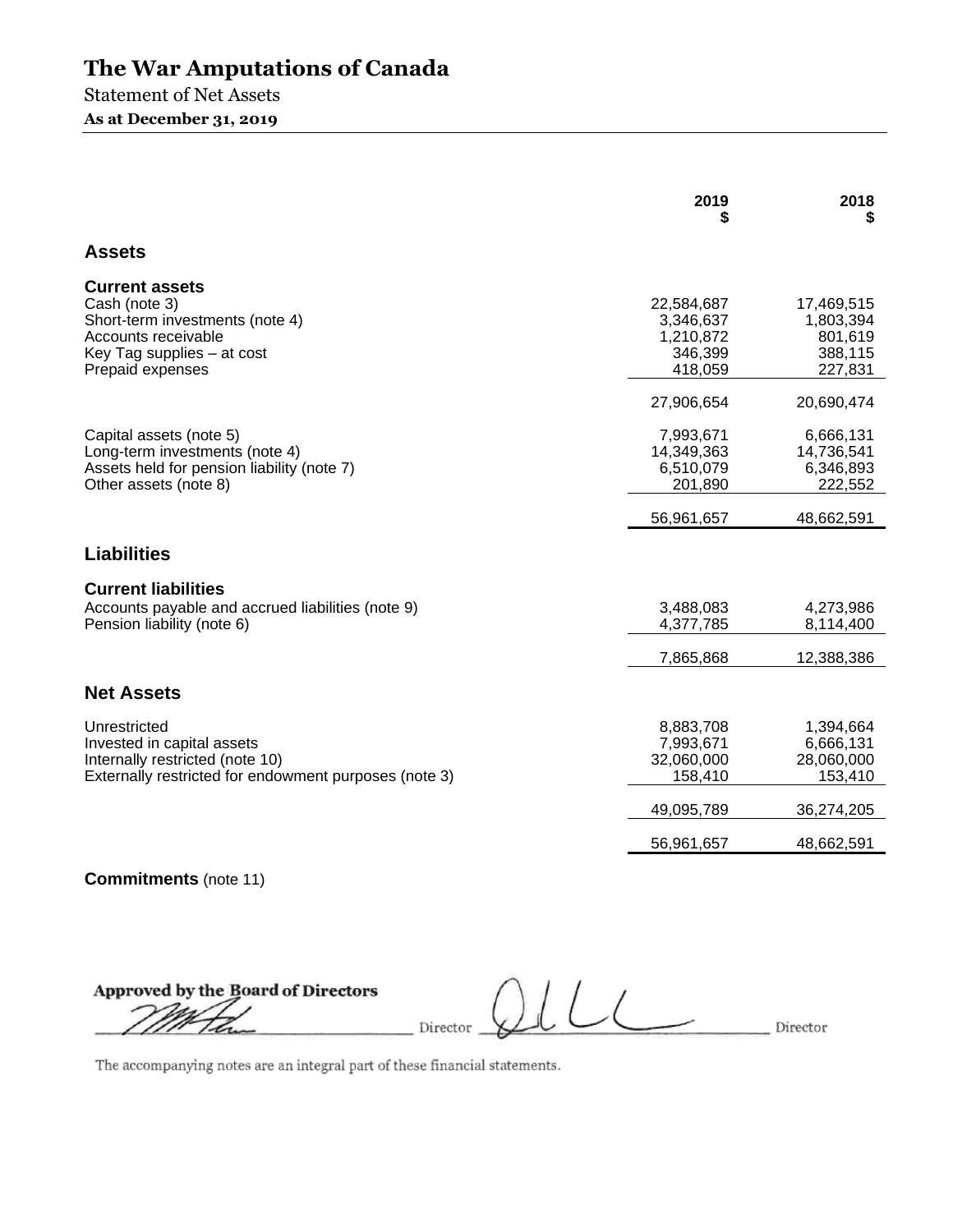Statement of Changes in Net Assets **For the year ended December 31, 2019** 

|                                                                                 | Balance-<br>Beginning of<br>year | Net revenue<br>(expense)<br>for the<br>vear | <b>Remeasurements</b><br>and other items | <b>Endowment</b><br>contributions | <b>Transfers</b><br>from (to) | Balance -<br>End of year |
|---------------------------------------------------------------------------------|----------------------------------|---------------------------------------------|------------------------------------------|-----------------------------------|-------------------------------|--------------------------|
| Unrestricted                                                                    | 1,394,664                        | 9,370,570                                   | 3,925,544                                | $\overline{\phantom{0}}$          | (5,807,070)                   | 8,883,708                |
| Invested in capital assets                                                      | 6,666,131                        | (479,530)                                   |                                          | $\overline{\phantom{0}}$          | 1,807,070                     | 7,993,671                |
| Internally restricted (note 10)<br>Externally restricted for endowment purposes | 28,060,000                       |                                             |                                          | $\overline{\phantom{0}}$          | 4.000.000                     | 32,060,000               |
| (note 3)                                                                        | 153,410                          |                                             |                                          | 5,000                             |                               | 158,410                  |
|                                                                                 | 36,274,205                       | 8,891,040                                   | 3,925,544                                | 5,000                             |                               | 49,095,789               |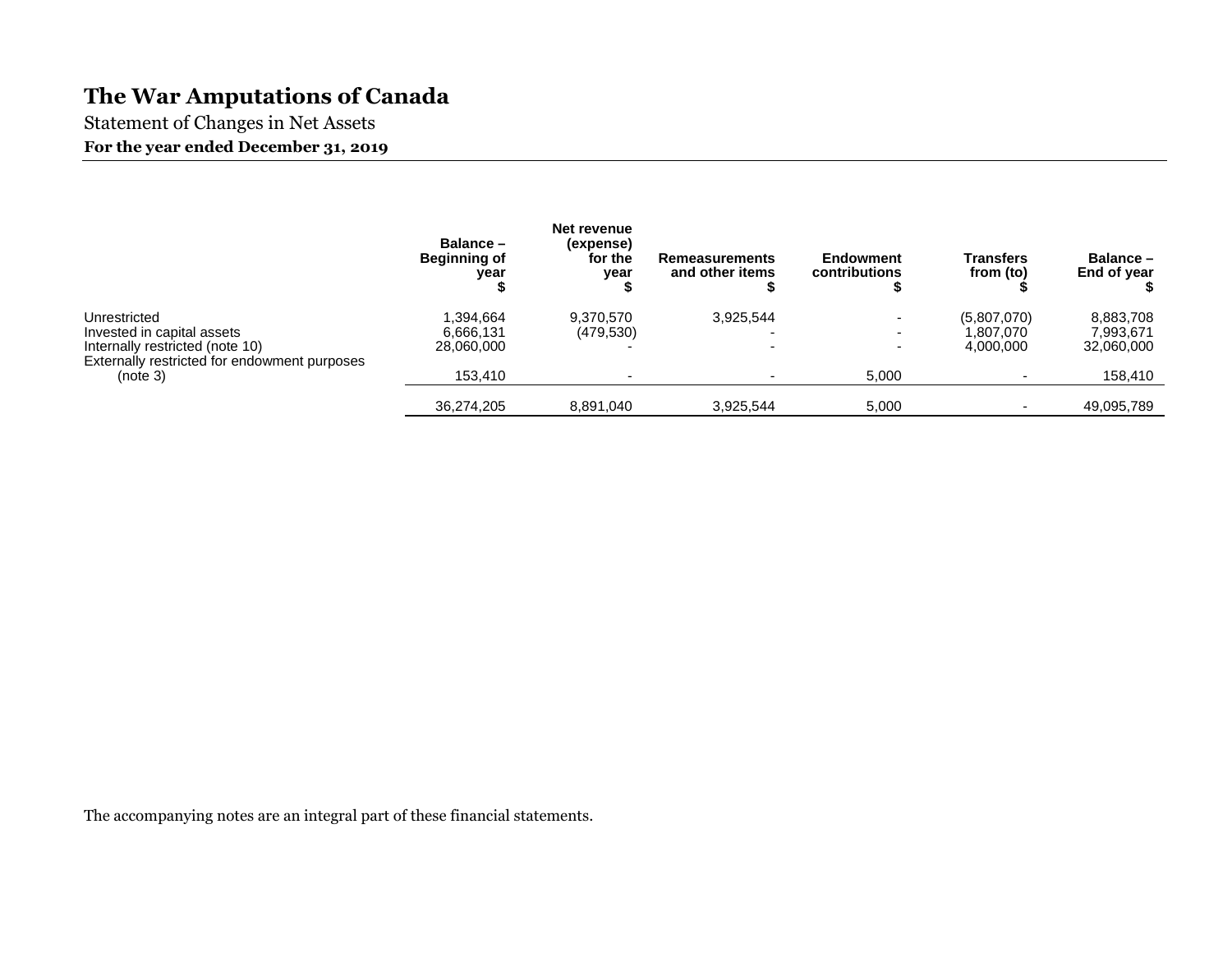# Statement of Revenue and Expense

**For the year ended December 31, 2019** 

|                                                                         | 2019<br>\$          | 2018<br>S           |
|-------------------------------------------------------------------------|---------------------|---------------------|
| <b>Revenue</b>                                                          |                     |                     |
| Key Tag Service Division – sheltered workshop for the employment of the |                     |                     |
| disabled (note 1)                                                       | 34,372,232          | 31,615,301          |
| <b>Bequests</b>                                                         | 7,159,318           | 5,298,326           |
| Investment income                                                       | 800,777             | 376,458             |
| Donations and miscellaneous                                             | 472,711             | 430,269             |
|                                                                         | 42,805,038          | 37,720,354          |
| <b>Expense</b>                                                          |                     |                     |
| Adult amputee program                                                   | 2,859,301           | 3,114,169           |
| At Your Service publication                                             | 219,687             | 211,211             |
| CHAMP program                                                           | 7,834,569           | 8,062,548           |
| Corporate donor program                                                 | 240,233             | 240,348             |
| Directors' meetings                                                     | 48,049              | 11,955              |
| DRIVESAFE program                                                       | 206,590             | 281                 |
| Key Tag Service Division – sheltered workshop for the employment of the |                     |                     |
| disabled (note 1)                                                       | 15,074,908          | 16,334,400          |
| Legal and audit                                                         | 103,587             | 92,766              |
| Miscellaneous                                                           | 98,934              | 11,878              |
| PLAYSAFE program                                                        | 2,547,896           | 2,637,557           |
| Prosthetics research and education funding                              | 488,991             | 473,123             |
| <b>Public awareness</b>                                                 | 96,797              | 184,980             |
| Service bureau and advocacy<br>Special programs                         | 2,892,714<br>70,068 | 2,597,150<br>60,681 |
| Survivors' subsistence grants                                           | 2,000               | 10,000              |
| Veterans' issues - special                                              | 644,106             | 426,007             |
| Video distribution                                                      | 15,527              | 16,503              |
| Widows' assistance program                                              | 470,041             | 563,696             |
|                                                                         | 33,913,998          | 35,049,253          |
| Net revenue for the year                                                | 8,891,040           | 2,671,101           |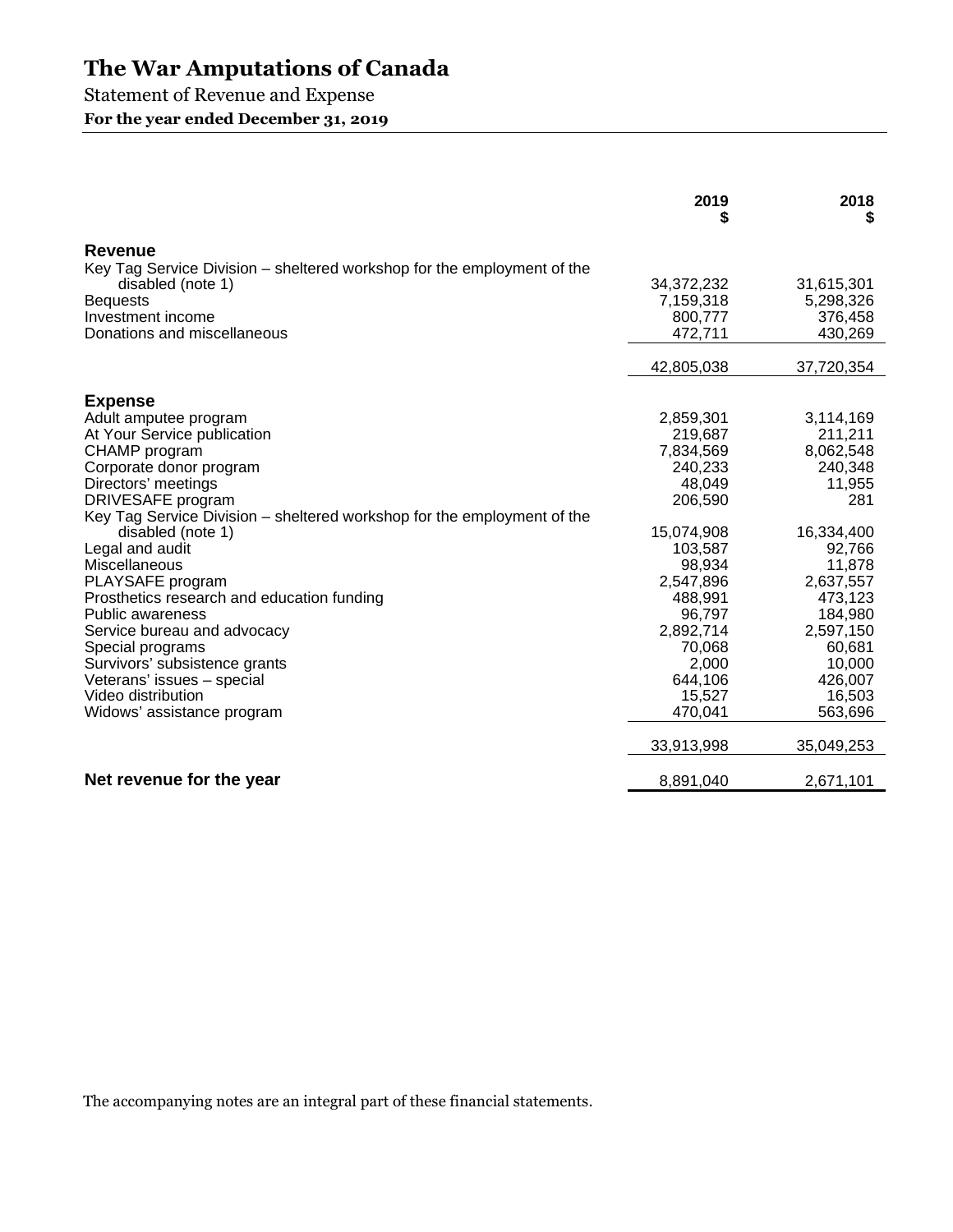Statement of Cash Flows **For the year ended December 31, 2019** 

|                                                                                                                                                                                                                 | 2019                                                       | 2018                                                    |
|-----------------------------------------------------------------------------------------------------------------------------------------------------------------------------------------------------------------|------------------------------------------------------------|---------------------------------------------------------|
| Cash provided by (used in)                                                                                                                                                                                      |                                                            |                                                         |
| <b>Operating activities</b><br>Net revenue for the year<br>Items not affecting cash                                                                                                                             | 8,891,040                                                  | 2,671,101                                               |
| Amortization of capital assets<br>Loss on disposal of capital assets<br>Changes in fair value of investments<br>Pension expense<br>Payments for employment benefits<br>Change in non-cash working capital items | 479,530<br>(33, 480)<br>1,192,900<br>(1,003,971)           | 600,301<br>56,129<br>(28, 226)<br>955,421<br>(969, 377) |
| Accounts receivable<br>Key Tag supplies – at cost<br>Prepaid expenses<br>Other assets<br>Accounts payable and accrued liabilities                                                                               | (409, 253)<br>41,716<br>(190, 227)<br>20,662<br>(785, 903) | 158,642<br>111,090<br>(9,355)<br>214,200<br>(405,980)   |
|                                                                                                                                                                                                                 | 8,203,014                                                  | 3,353,946                                               |
| <b>Investing activities</b><br>Proceeds on sale of investments<br>Purchase of investments<br>Purchase of capital assets                                                                                         | 4,609,663<br>(5,895,435)<br>(1,807,070)                    | 3,159,619<br>(8,200,790)<br>(1,582,769)                 |
|                                                                                                                                                                                                                 | (3,092,842)                                                | (6,623,940)                                             |
| <b>Financing activity</b><br>Endowment contributions                                                                                                                                                            | 5,000                                                      | 5,000                                                   |
| Change in cash during the year                                                                                                                                                                                  | 5,115,172                                                  | (3,264,994)                                             |
| Cash - Beginning of year                                                                                                                                                                                        | 17,469,515                                                 | 20,734,509                                              |
| Cash – End of year                                                                                                                                                                                              | 22,584,687                                                 | 17,469,515                                              |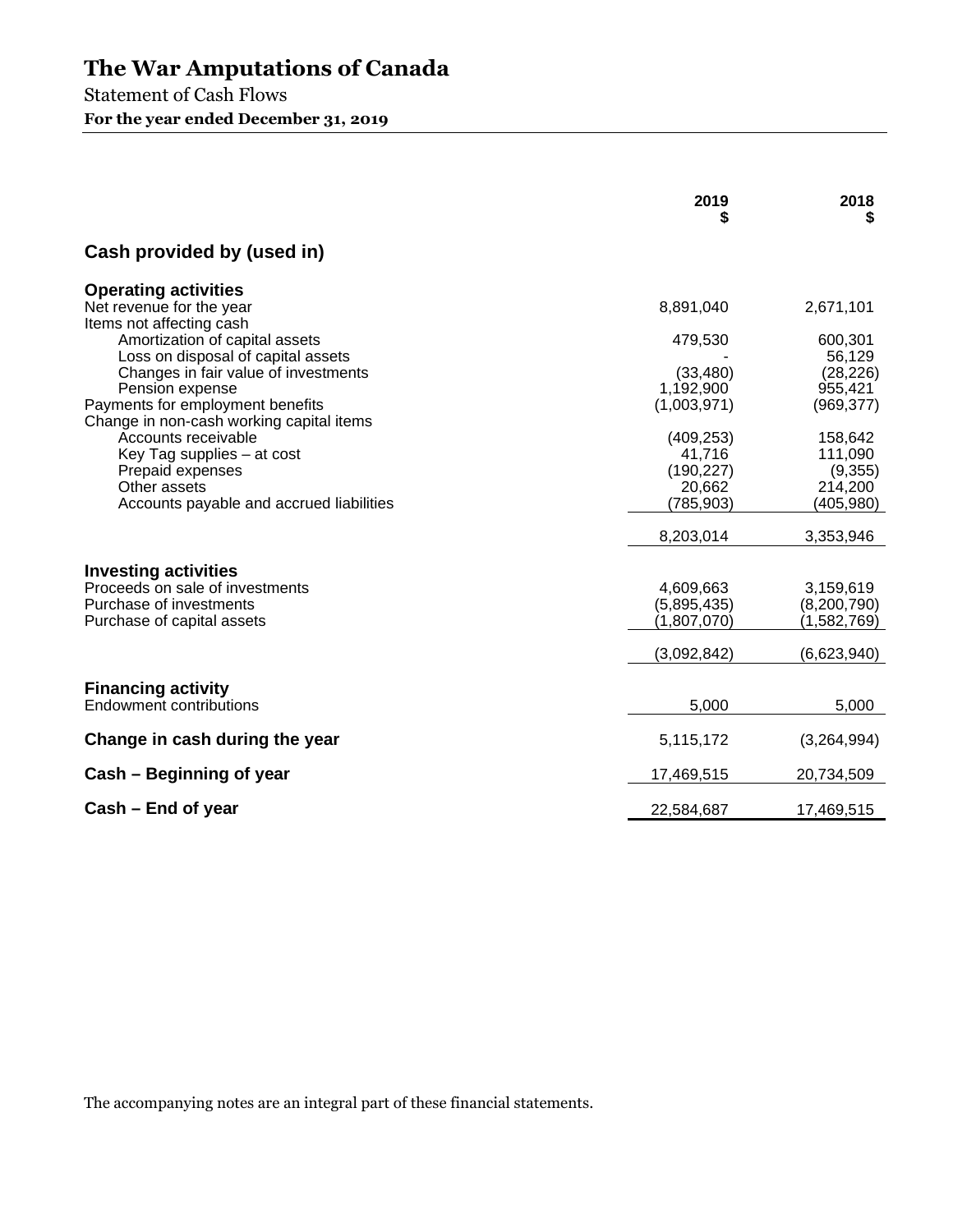### **1 Purpose of the Association and basis of presentation**

The primary purpose of The War Amputations of Canada (the Association) is to provide financial and advisory services to those who have lost a limb, limbs or total eyesight in military service in the Armed Forces of Canada or her allies during time of war and to provide similar services to persons resident in Canada who have undergone amputation for causes other than war.

The Association is a registered charity, exempt from income taxes under subsection 149(1)(f) of the Income Tax Act (Canada), and is incorporated under the Canada Not-for-profit Corporations Act.

### **Key Tag Service Division**

In 1946, the Association created the Key Tag Service Division to provide employment for returning disabled veterans from the Second World War. This service was recognized as a sheltered workshop. During the intervening years, disabled Canadians have continued to find employment at the Key Tag Service Division. The Key Tag Service Division is dedicated to providing employment to disabled Canadians.

### **2 Summary of significant accounting policies**

The financial statements are prepared by management in accordance with Canadian accounting standards for not-for-profit organizations and include the accounts of the National Headquarters and the Key Tag Service Division.

### **Use of estimates**

The preparation of financial statements in conformity with Canadian accounting standards for not-for-profit organizations requires management to make estimates and assumptions that affect the reported amounts of assets and liabilities and the disclosure of contingent assets and liabilities at the date of the financial statements and the reported amounts of revenue and expense during the reporting periods. Actual results could differ from those estimates.

### **Investments**

The Association's investments (notes 4 and 7) are measured at fair value using quoted market prices. Changes in fair value are included in the statement of revenue and expense.

### **Capital assets**

Capital assets are initially recorded at cost and are then amortized over their estimated useful service lives, using the declining-balance method, at the following annual rates:

| <b>Buildings</b>                   | 5%         |
|------------------------------------|------------|
| Furniture, machinery and equipment | <b>25%</b> |
| Vehicles                           | 25%        |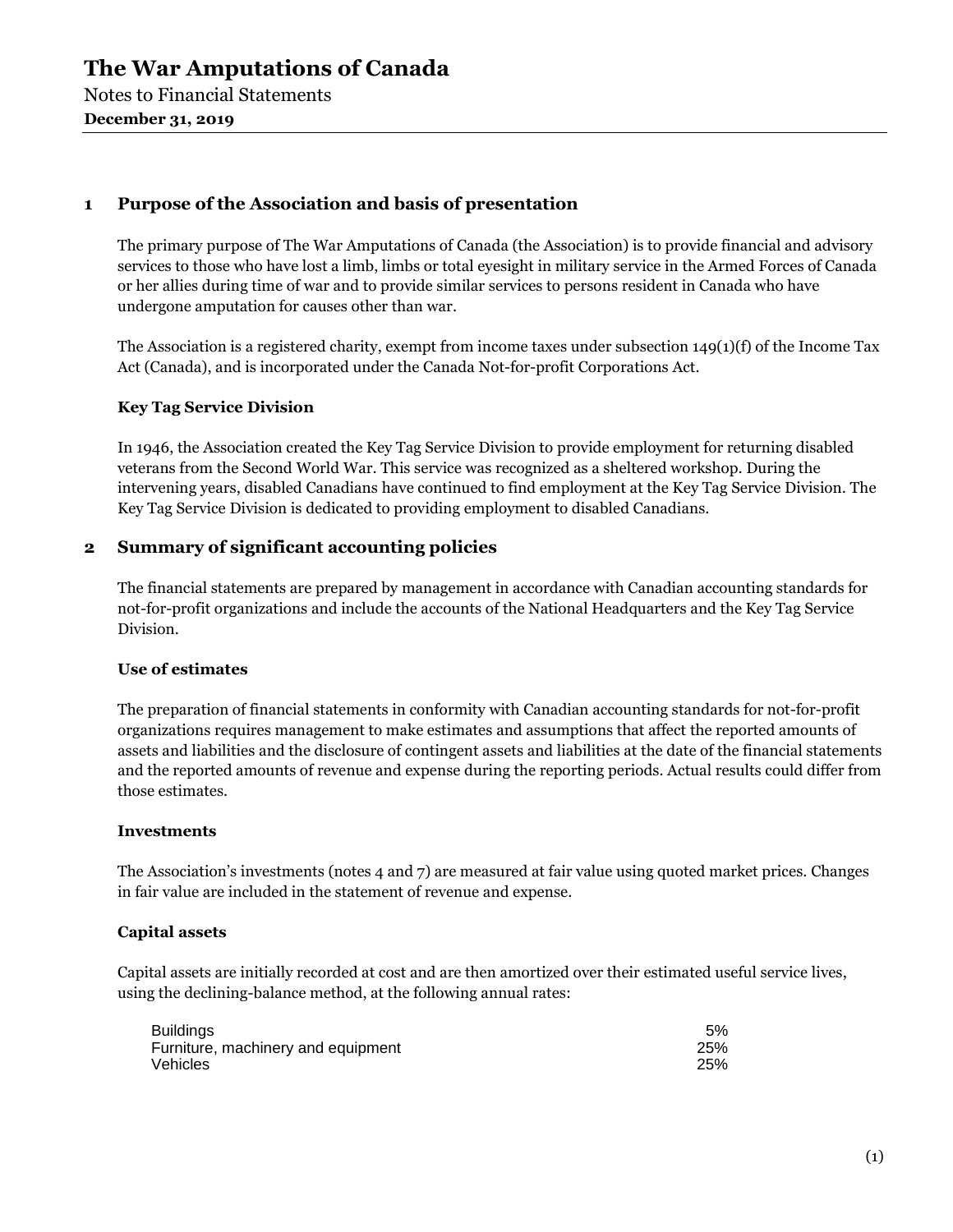Notes to Financial Statements **December 31, 2019** 

### **Revenue recognition**

The Association follows the deferral method of accounting for contributions. Restricted contributions are deferred and recognized as revenue in the year in which the related expenses are incurred. Unrestricted contributions are recognized as revenue when received.

Endowment contributions are recognized as direct increases in net assets.

### **Employee future benefits**

The Association provides retirement benefits for its Key Tag Service Division employees and their survivors under a defined benefit pension plan ("the Key Tag Service Pension Plan") based on length of service and final average earnings. The Association funds its share of the Key Tag Service Pension Plan. On January 1, 2012, the Key Tag Service Pension Plan was amended so that all future benefits accruing on and after this date for new employees would be on a defined contribution basis.

Certain members of senior management are members of various unfunded defined benefit pension plans (Executive Pension Plans) with benefits paid by the Association based on a fixed percentage of final earnings offset by pensions provided by other plans of the Association.

The related accrued benefit obligations are actuarially determined based on the most recently completed actuarial valuation prepared for funding purposes of the Key Tag Service Pension Plan. Under the immediate recognition approach, the total cost, excluding remeasurements and other items, is included in net revenue for the year. Actuarial gains and losses, past service costs and other remeasurements and other items are recognized directly in net assets.

The Association also maintains a defined contribution plan for its National Headquarters employees. Contributions based on 5% of employee earnings are expensed as paid.

### **Allocation of expenses**

Occupancy, general office and amortization expenses relating to the National Headquarters are allocated to certain programs in order to reflect support provided to these areas. These expenses are allocated based on estimates of usage.

A portion of other salaries and benefits expenses are allocated to certain programs in order to reflect support provided to these areas. These expenses are allocated based on estimates of time spent by the relevant personnel on these programs.

### **3 Cash**

The Association receives a significant portion of its funding immediately prior to the year-end. These funds are used to finance the operations of its charitable activities in the ensuing year.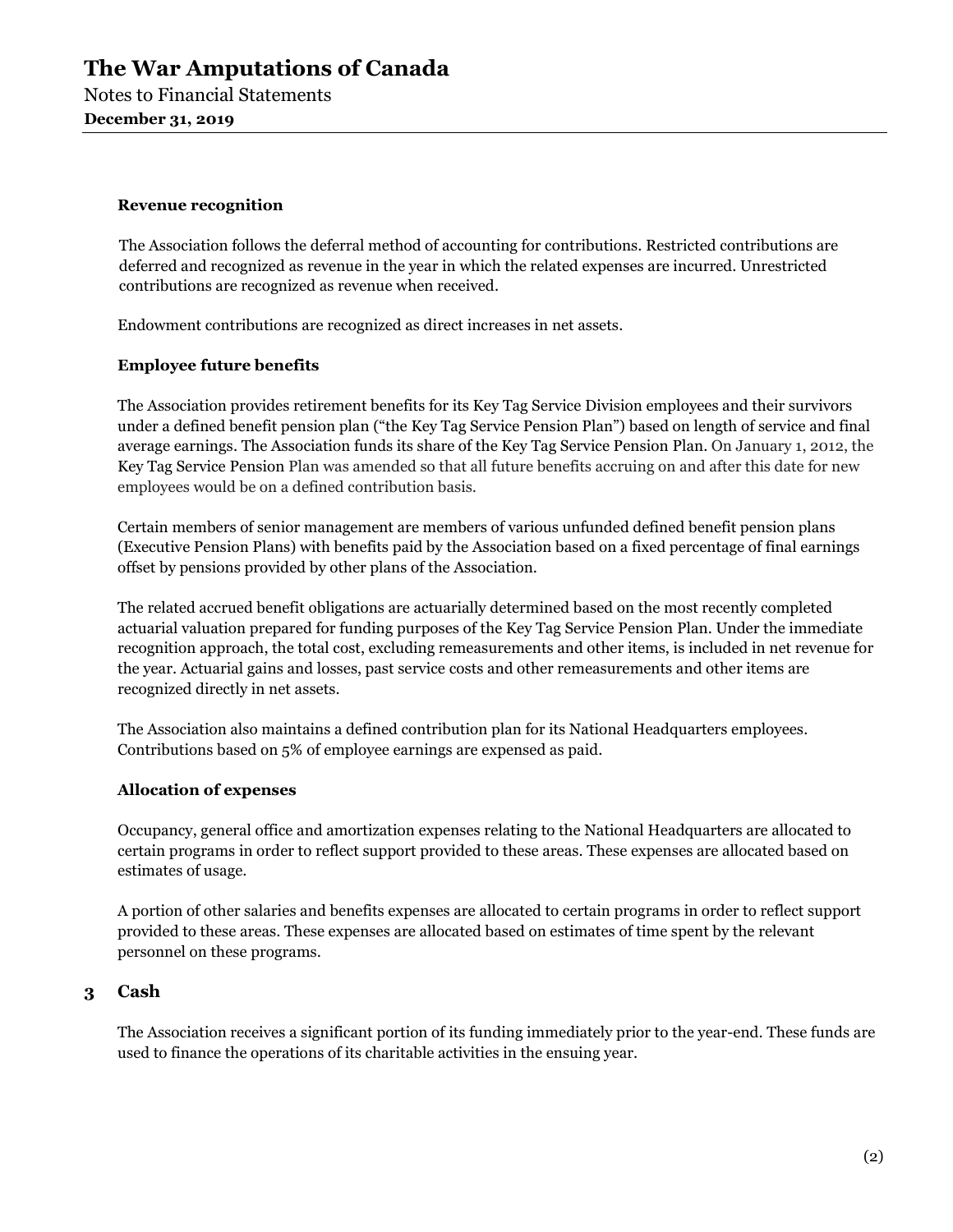Notes to Financial Statements

## **December 31, 2019**

Net assets restricted for endowment purposes include gifts to the Association stipulating the resources be maintained permanently and that only interest earned may be used in designated programs. Endowments are invested in cash. Principal amounts received to date are as follows.

|   |                                                  | 2019          | 2018<br>S     |
|---|--------------------------------------------------|---------------|---------------|
|   | <b>Ed McAndrew</b>                               | 25,000        | 25,000        |
|   | Griffith and Christina Lloyd                     | 50,000        | 45,000        |
|   | <b>Kerr Estate</b><br>Lewis Manne                | 53,000        | 53,000        |
|   | <b>Michael Lifshitz</b>                          | 20,000<br>410 | 20,000<br>410 |
|   | <b>Robert Elliot</b>                             | 10,000        | 10,000        |
|   |                                                  | 158,410       | 153,410       |
| 4 | <b>Investments</b>                               |               |               |
|   |                                                  |               |               |
|   |                                                  | 2019          | 2018          |
|   |                                                  | S             | \$            |
|   | Short-term investments                           |               |               |
|   | Cash                                             | 2,380         | 1,193,622     |
|   | Guaranteed investment certificates               | 2,353,949     |               |
|   | Government of Canada treasury bills              |               | 249,659       |
|   | Bankers acceptances                              | 990,308       | 360,113       |
|   |                                                  | 3,346,637     | 1,803,394     |
|   |                                                  |               |               |
|   | Long-term investments<br><b>Accrued interest</b> | 118,494       | 35,001        |
|   | Government bonds                                 | 7,340,290     | 9,701,540     |
|   | Bankers' acceptances                             | 1,378,297     |               |
|   | Guaranteed investment certificates               | 3,657,845     | 5,000,000     |
|   | Corporate bonds                                  | 1,854,437     |               |
|   |                                                  | 14,349,363    | 14,736,541    |
|   |                                                  |               |               |

Guaranteed investment certificates bear interest at fixed rates ranging from 1.55% to 2.34% and mature between 2020 and 2022 (2018 – bear interest at rates ranging from 1.55% to 1.75% and mature between 2020 and 2021).

Government bonds bear interest at fixed rates ranging from 1.35% to 1.90% and mature between 2022 and 2026 (2018 – bear interest at rates ranging from 1.35% to 1.90% and mature between 2022 and 2026).

Bankers acceptances bear interest at fixed rates ranging from 1.90% to 3.87% and mature between 2020 and 2028.

Corporate bonds bear interest at fixed rates ranging from 2.35% to 4.19% and mature between 2024 and 2029.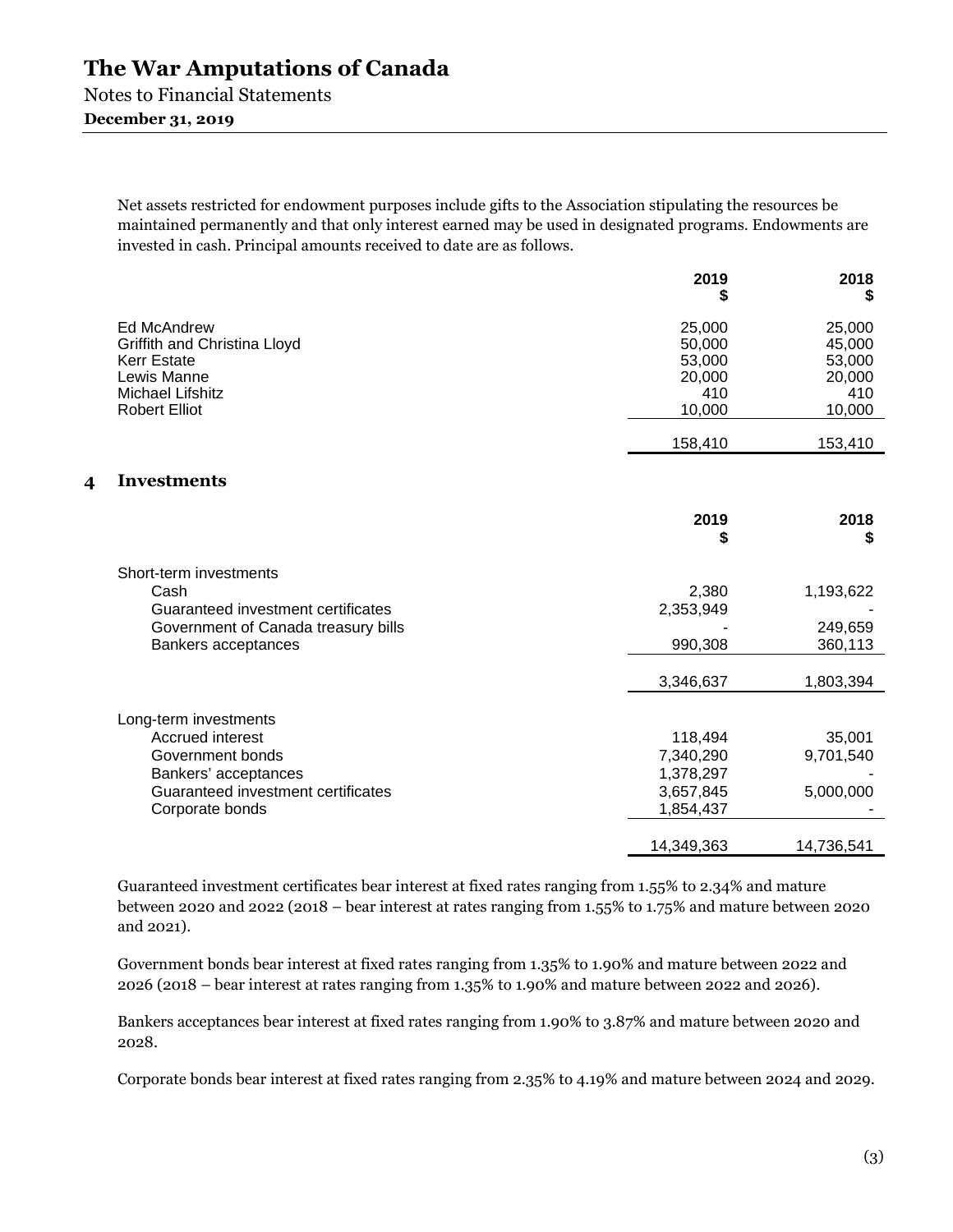Notes to Financial Statements **December 31, 2019** 

## **5 Capital assets**

|                                                |                                          | 2019                                          |
|------------------------------------------------|------------------------------------------|-----------------------------------------------|
| Cost<br>\$                                     | <b>Accumulated</b><br>amortization<br>\$ | <b>Net</b><br>\$                              |
| 1,725,546<br>10,135,583<br>5,046,156<br>39,183 | 6,041,146<br>2,884,866<br>26,785         | 1,725,546<br>4,094,437<br>2,161,290<br>12,398 |
| 16,946,468                                     | 8,952,797                                | 7,993,671                                     |
|                                                |                                          |                                               |

|                                    | Cost       | <b>Accumulated</b><br>amortization | <b>Net</b> |
|------------------------------------|------------|------------------------------------|------------|
| Land                               | 1,725,546  |                                    | 1,725,546  |
| <b>Buildings</b>                   | 9.522.530  | 5,828,805                          | 3,693,725  |
| Furniture, machinery and equipment | 3,853,937  | 2,623,607                          | 1,230,330  |
| Vehicles                           | 39.183     | 22.653                             | 16,530     |
|                                    | 15,141,196 | 8,475,065                          | 6,666,131  |

## **6 Employee future benefits**

Extrapolations of actuarial valuations prepared as at January 1, 2017 indicated the following information as at the measurement dates of December 31 each year.

|                              |                                                      |                                                              | 2019              |                                                      |                                                       | 2018           |
|------------------------------|------------------------------------------------------|--------------------------------------------------------------|-------------------|------------------------------------------------------|-------------------------------------------------------|----------------|
|                              | <b>Executive</b><br><b>Pension Plans</b><br>(note 7) | <b>Key Tag</b><br><b>Service</b><br><b>Pension Plan</b><br>Ф | <b>Total</b><br>Φ | <b>Executive</b><br><b>Pension Plans</b><br>(note 7) | Key Tag<br><b>Service</b><br><b>Pension Plan</b><br>Ф | <b>Total</b>   |
| Fair value of plan           |                                                      |                                                              |                   |                                                      |                                                       |                |
| assets<br>Accrued benefit    |                                                      | 34,348,120                                                   | 34,348,120        |                                                      | 29,245,256                                            | 29,245,256     |
| obligation                   | (8,008,470)                                          | (30,717,435)                                                 | (38, 725, 905)    | (7,997,807)                                          | (29, 361, 849)                                        | (37, 359, 656) |
| Pension asset<br>(liability) | (8,008,470)                                          | 3,630,685                                                    | (4,377,785)       | (7,997,807)                                          | (116, 593)                                            | (8, 114, 400)  |

## **7 Assets held for pension liability**

The following assets are held with the intention to pay pension benefits under the Executive Pension Plans (note 6).

**2018**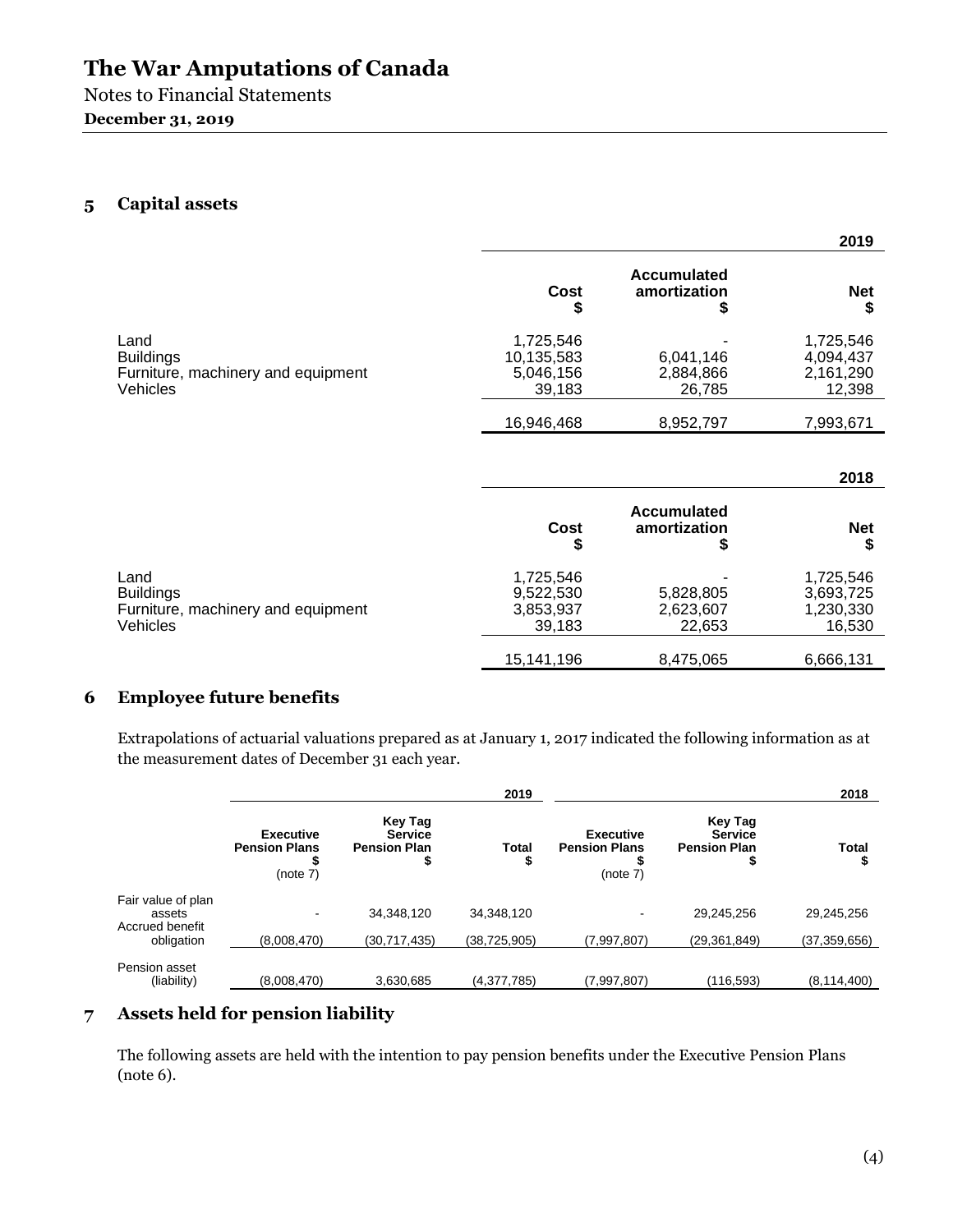## Notes to Financial Statements

## **December 31, 2019**

|                                                                                               | 2019      | 2018      |
|-----------------------------------------------------------------------------------------------|-----------|-----------|
| Manulife Balanced Fund                                                                        | 4,096,835 | 3,846,609 |
| Guaranteed investment accounts bearing interest at fixed rates,<br>maturing within five years | 2.413.244 | 2,500,284 |
|                                                                                               | 6,510,079 | 6,346,893 |

Guaranteed investment accounts bear interest at a fixed rate of 2.80%and mature in 2023 (2018 – bear interest at rates ranging from 2.80% and mature in 2023).

### **8 Other assets**

Other assets represent the present value of donations receivable by the Association as beneficiary of irrevocable gifted charitable remainder life insurance and trust policies.

### **9 Government remittances**

Government remittances of \$nil (2018 – \$nil) are included in accounts payable and accrued liabilities.

### **10 Internally restricted net assets**

The National Board of Directors has approved internally restricted net assets for:

- a) long-term commitments made with respect to children enrolled in the Child Amputee (CHAMP) program;
- b) survivors' subsistence grants of \$2,000 per member on the death of an active member and \$1,000 on the death of the spouse. Payment of these grants is at the discretion of the respective branch executives on the basis of need.

|                                                | 2019                 | 2018                 |
|------------------------------------------------|----------------------|----------------------|
| CHAMP program<br>Survivors' subsistence grants | 32,000,000<br>60,000 | 28,000,000<br>60,000 |
|                                                | 32,060,000           | 28,060,000           |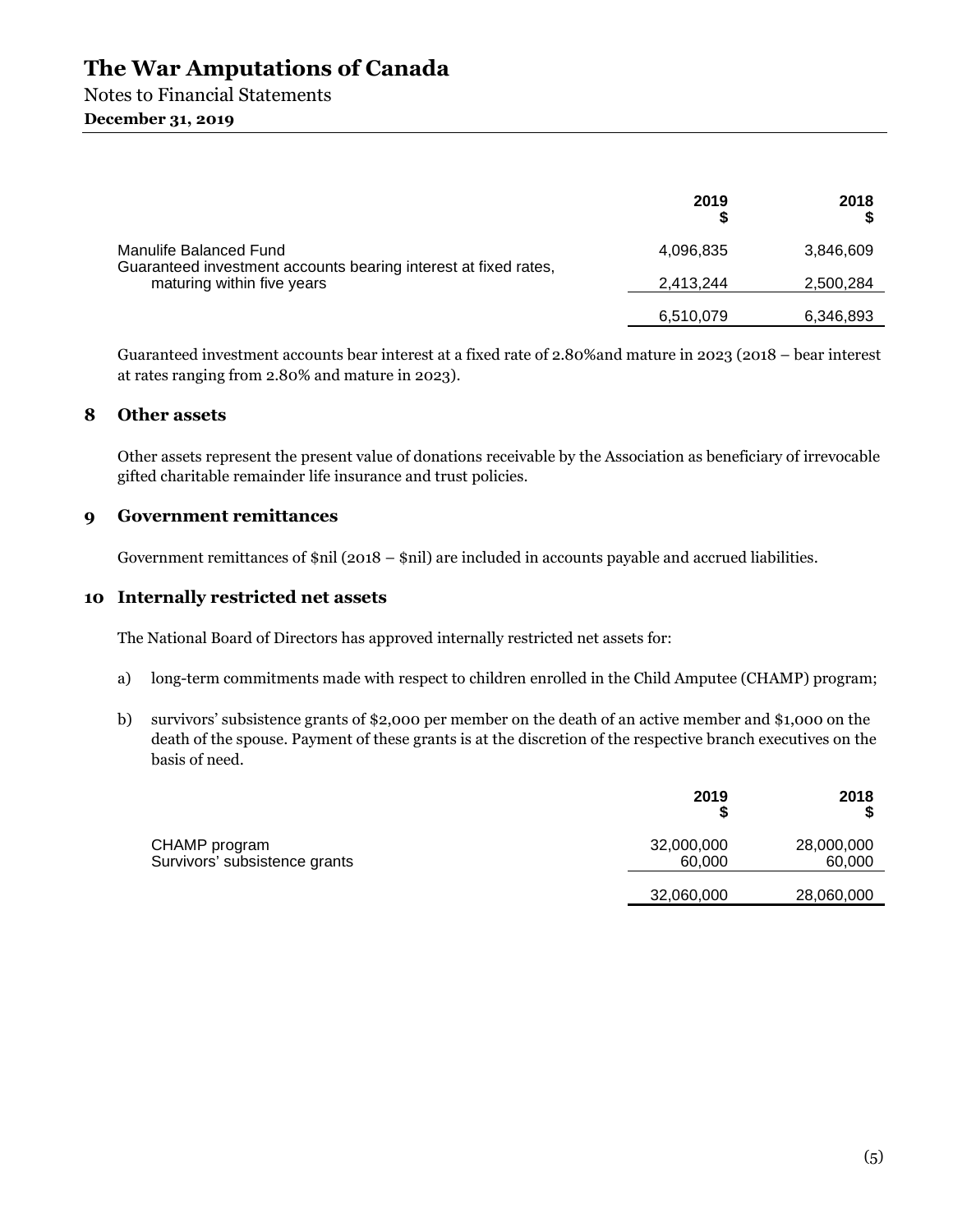### **11 Commitments**

Minimum annual lease payments relate to office space and equipment leases as follows:

| Year ending December 31, 2020 | 245,758 |
|-------------------------------|---------|
| 2021                          | 229.011 |
| 2022                          | 196,356 |
| 2023                          | 194.386 |
| 2024                          | 93,619  |
| Thereafter                    | 157,903 |

## **12 Additional information to comply with the disclosure requirements of the Charitable Fundraising Act (Alberta)**

Key Tag Service Division expenses include \$110,127 (2018 – \$107,166) for employees whose principal duties involve fundraising.

**\$** 

### **13 Financial instruments**

The Association is exposed to various risks through its financial instruments. The following analysis provides a measure of the Association's risk exposure and concentrations. The Association does not use derivative financial instruments to manage its risks.

### **Investment risk**

Investments in financial instruments render the Association subject to investment risks. Interest risk is the risk arising from fluctuations in interest rates and their degree of volatility. There is also the risk arising from the failure of a party to a financial instrument to discharge an obligation when it is due. Market risk is the risk to the value of a financial instrument due to fluctuations in market prices, whether these fluctuations are caused by factors specific to the investment itself or to its issuer, or by factors pertinent to all investments on the market.

### **Credit risk**

Credit risk is the risk one party to a financial instrument will cause a financial loss for the other party by failing to discharge an obligation.

### **Concentration of risk**

Concentration of risk exists when a significant proportion of the portfolio is invested in securities with similar characteristics or subject to similar economic, political and other conditions, the Association's investments are detailed in notes 4 and 7.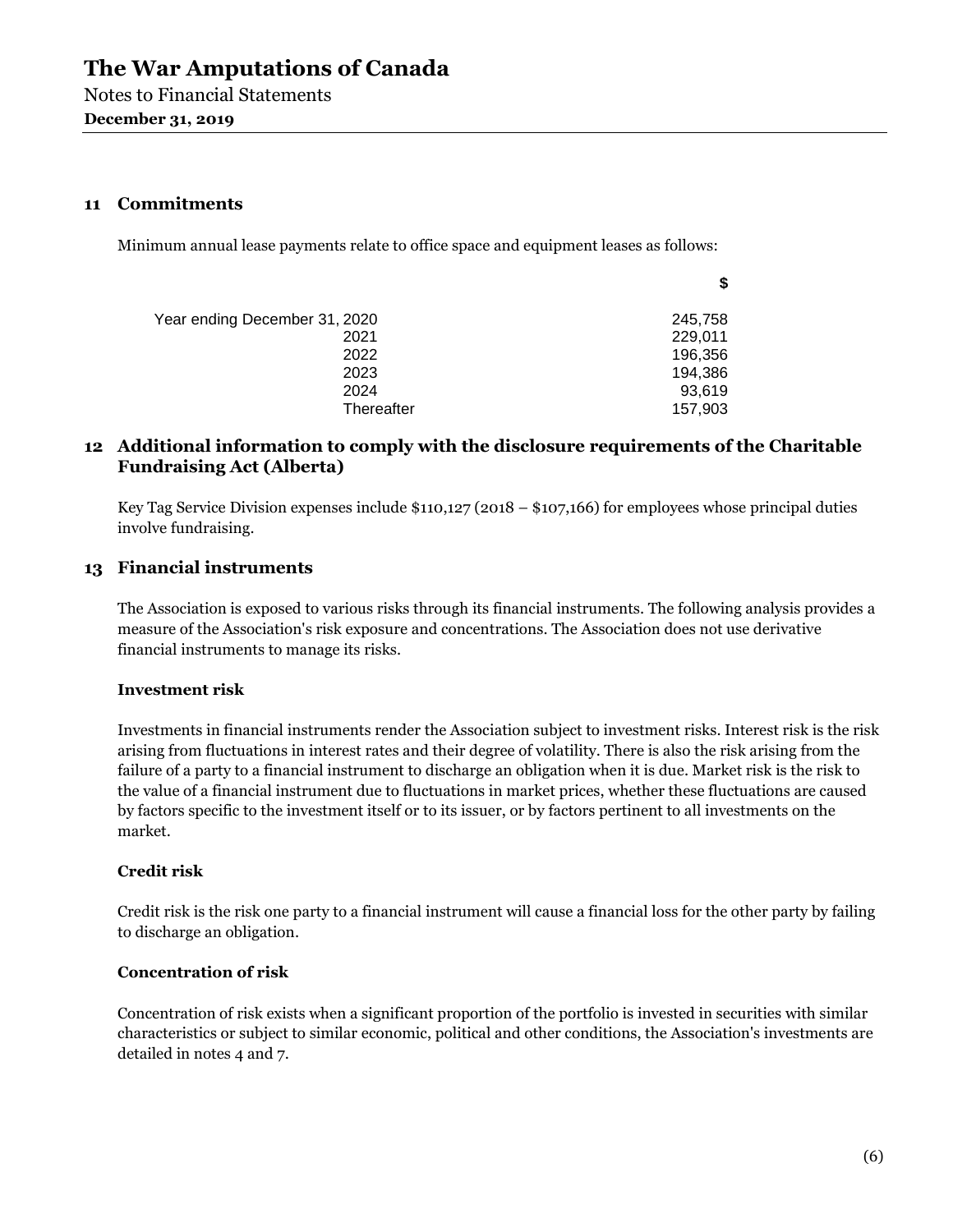**December 31, 2019** 

### **Currency risk**

The Association is exposed to currency risk as the value of financial instruments denominated in US dollars will fluctuate due to changes in the exchange rate. Cash includes \$21,018 (2018 – \$13,243) denominated in US dollars. Investments include \$nil (2018 – \$nil) denominated in US dollars.

### **14 Subsequent event**

Due to developments surrounding the outbreak and containment efforts of the COVID-19 pandemic subsequent to year-end, management is assessing the impact of the pandemic on operations. Given the unprecedented nature of this event, it is difficult to predict the length or breadth of any earnings disruption and market movements in general.